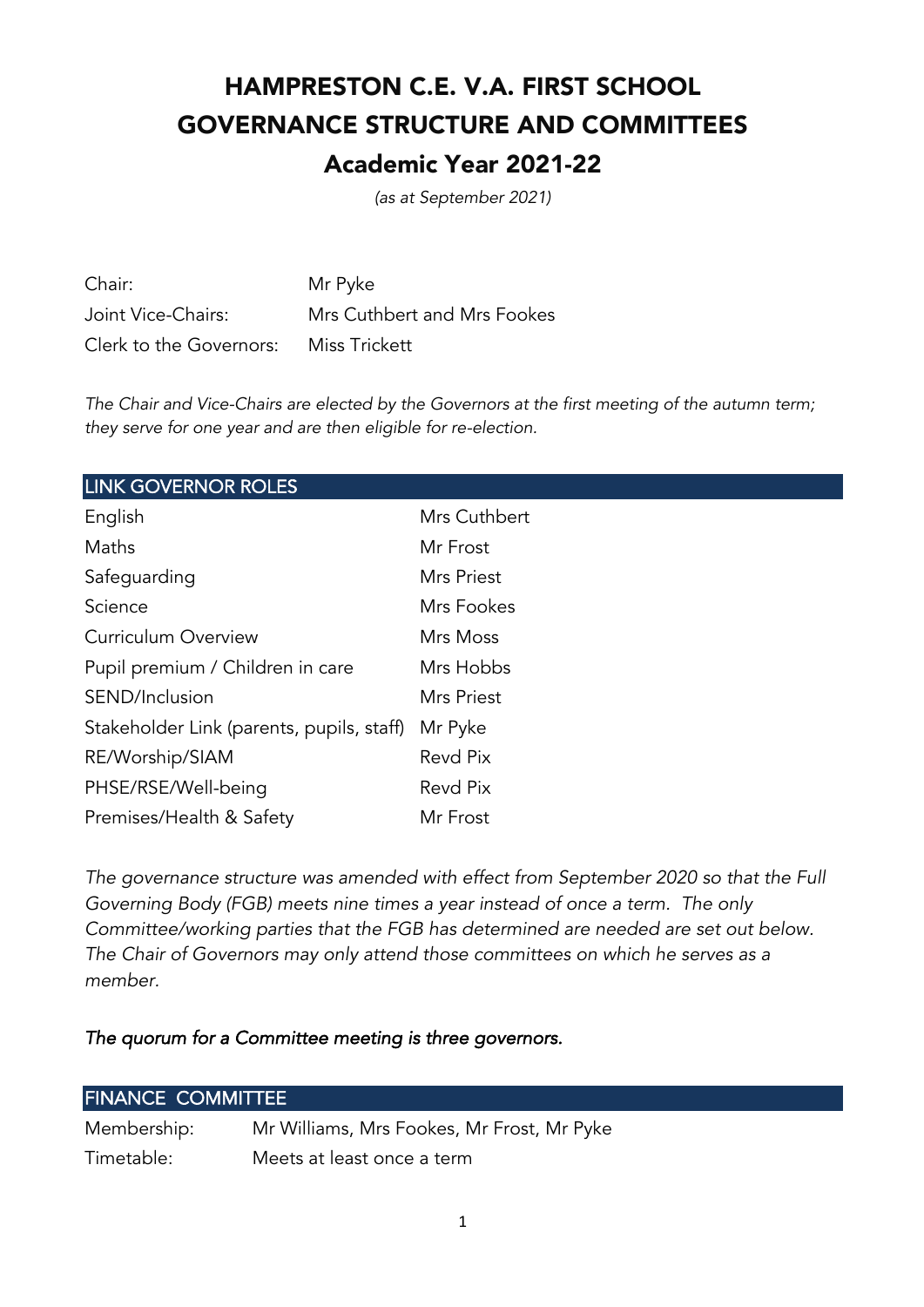## ADMISSIONS COMMITTEE

Membership: Mr Williams, Mrs Cuthbert, Mrs Moss, Revd Pix Timetable: Meets annually in February

## FIRST COMMITTEE/PERFORMANCE MANAGEMENT

Membership: Mrs Moss, Mr Pyke, Mr Frost Timetable: Meet in the Autumn term and again half way through the year

## APPEALS COMMITTEE Membership: Any three Governors to be co-opted as required (must not be a member of the First Committee) Timetable: Meets as and when required

### For the First and Appeals Committees a number of rules must be observed:-

*The First Committee and the Appeals Committee must not share membership. The Appeals Committee shall consist of at least as many members of the FGB as the First Committee. Three members for the First Committee are recommended. The Chair of the Governing Body will need to decide which committee to join if either. Headteachers may exercise their right to attend all proceedings of the FGB relating to the dismissal of staff, but will normally be precluded from voting. A teacher governor is eligible to serve on this as on all committees.* 

## STAFF DISMISSAL COMMITTEE

| Membership: | Governors to be co-opted as required |
|-------------|--------------------------------------|
| Timetable:  | Meets as and when required           |

#### DISMISSAL APPEALS COMMITTEE

| Membership: | Governors to be co-opted as and when required |
|-------------|-----------------------------------------------|
| Timetable:  | Meets as and when required                    |